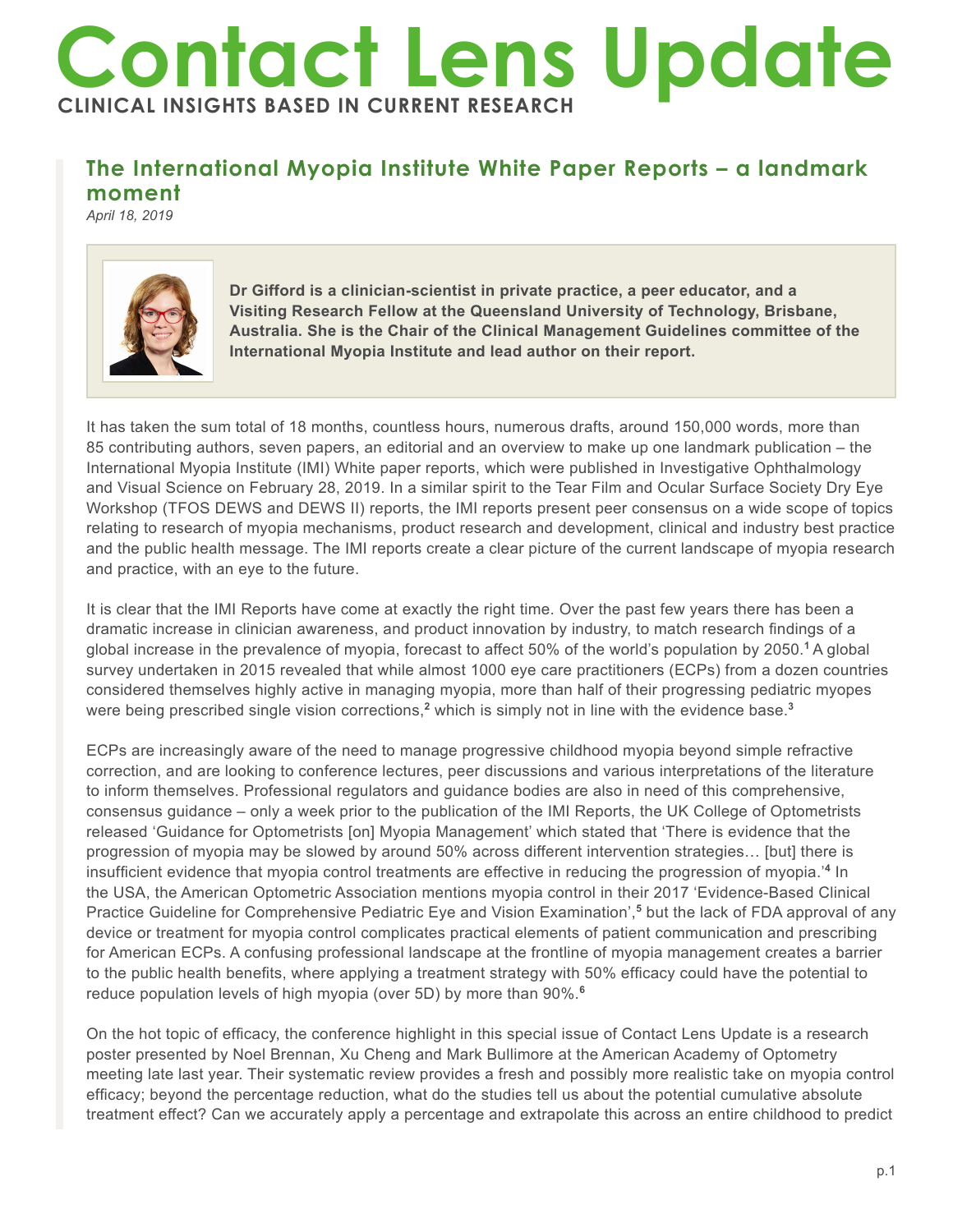the final outcome of a myopia control intervention? However we end up describing the treatment effect, this poster along with the IMI reports provide a clear indication of the benefits of managing myopia beyond its refractive effects.

In the midst of what is clearly still an evolving landscape of research knowledge and professional guidance, the IMI reports provide valuable, comprehensive, and robust consensus. The IMI special journal issue commences with Myopia – A 21st Century Public Health Issue, with lead author Serge Resnikoff of the Brien Holden Vision Institute (BHVI) describing how a landmark World Health Organisation scientific meeting on myopia, held at the BHVI in Sydney, Australia in 2015, led to global recognition of the growing prevalence and consequences of myopia. From this, two committees were formed to produce white papers on interventions for myopia treatment (optical, pharmacological and behavioural / environmental) as well as definitions and classifications of myopia. At a similar time, James Wolffsohn and Nicola Logan of Aston University had approached leading experts to develop consensus guidelines with a focus on informing clinicians, in the style of the TFOS DEWS Reports, in which James had been heavily involved. The groups agreed to merge initiatives in 2016 with the BHVI providing facilitation of the process and Monica Jong as Executive Director. James Wolffsohn and Earl Smith III were established as joint Chairs, and once the seven Committee Chairs were determined, the process began to form the committees. Each met for the first time at the biennial International Myopia Conference in September 2017, with draft reports developed by early 2018 and a rigorous process of peer review and harmonization undertaken throughout 2018. The full process of IMI report development and an overview of each report comprises the second part of the IMI White paper suite, Myopia Control Reports Overview and Introduction, written by James Wolffsohn, the committee chairs and the harmonization committee.

Following this, each of the seven IMI Reports – summarised in this special issue of Contact Lens Update – present a rigorous synthesis of evidence to inform ongoing research, clinical practice and advocacy.

- *Defining and Classifying Myopia*, chaired by Ian Flitcroft
- *Interventions for Myopia Onset and Progression*, chaired by Christine Wildsoet
- *Industry Guidelines and Ethical Considerations for Myopia Control*, chaired by Lyndon Jones
- *Genetics of Myopia*, chaired by Caroline Klaver
- *Experimental Models of Emmetropization and Myopia*, chaired by David Troilo and Earl Smith III
- *Clinical Myopia Control Trials and Instrumentation*, chaired by James Wolffsohn
- *Clinical Management Guidelines*, chaired by Kate Gifford.

If you are an ECP, researcher, or come from the commercial angle of our industry, which should you read? Well, whilst I suggest all of them, here are my recommendations for the essential 'IMI Playlist' for each of these groups of interested parties within the profession. Start, in each case, with the Myopia Control Reports Overview and Introduction, which details the background of risk factors for myopia onset and progression, along with providing an overview of each report to best direct your learning.

If you're an ECP, then review:

- *Defining and Classifying Myopia*. Get clear on the definitions of pre-myopia, myopia, high myopia, and myopia complications with key references.
- *Interventions for Myopia Onset and Progression*. Understand the research behind optical, pharmacological, environmental (behavioural) and surgical interventions for myopia.
- *Clinical Management Guidelines.* Appreciate the scope of risk identification, parent and patient communication, informed consent, basic examination procedures, follow up schedules, when to change